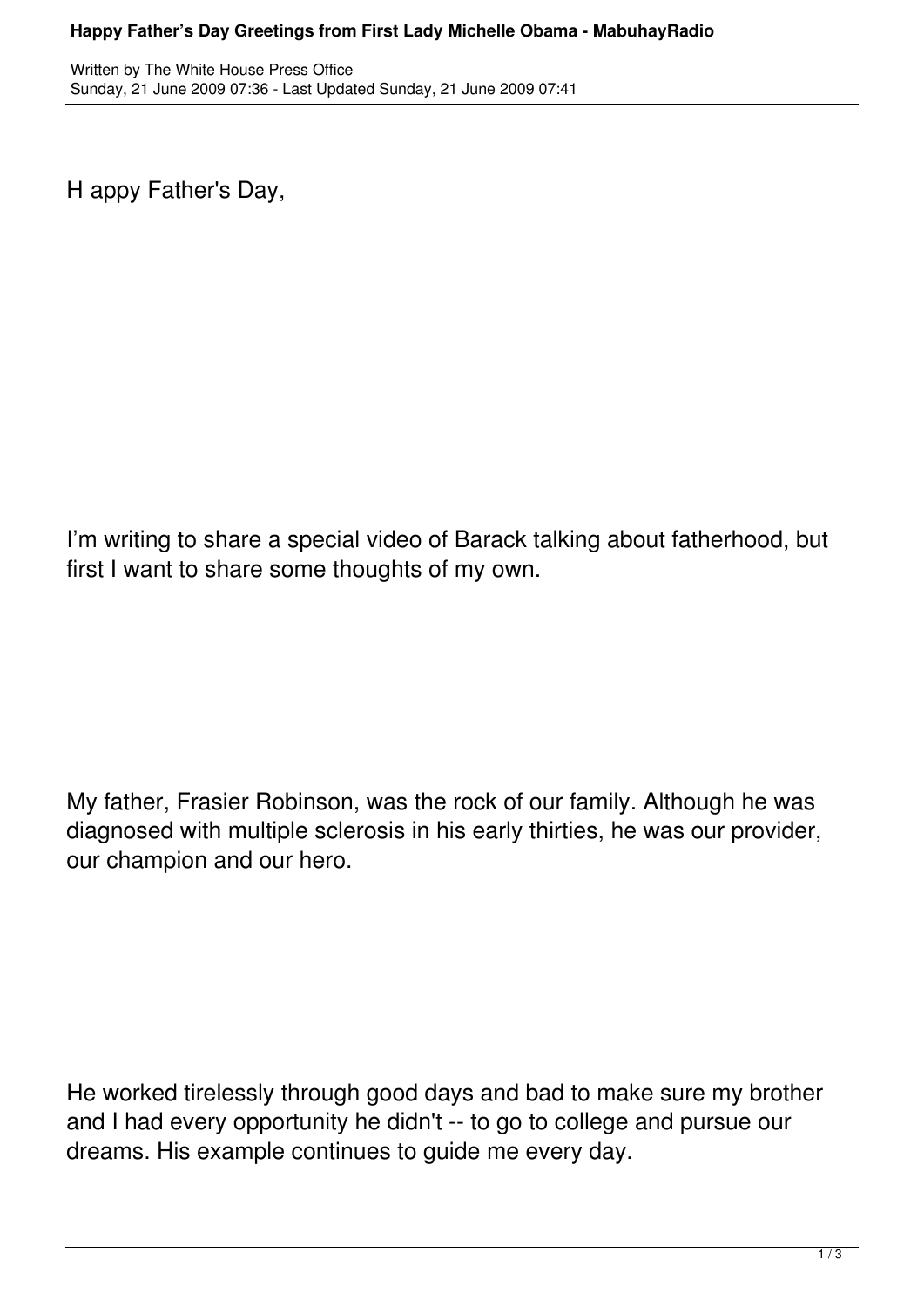Written by The White House Press Office House Press Office House Press Office House Press Office House Press O

Barack didn't have my good fortune -- his father left when he was just two-years old. But he has always been determined to give our daughters what he never had, and he values being a good father more than any other accomplishment in his life.

On Friday, Barack brought some men (and a bunch of kids!) to the White House to talk about fatherhood. Check out a video of the event: http://w ww.whitehouse.gov/blog/Responsible-Fatherhood/

We all know the remarkable impact fathers can have in our children's lives. So today, on this 100th anniversary of Father's Day, take a moment to celebrate responsible fatherhood and the men who've had the courage to step up, be there for our families, and provide our children with the guidance, love and support they need to fulfill their dreams.